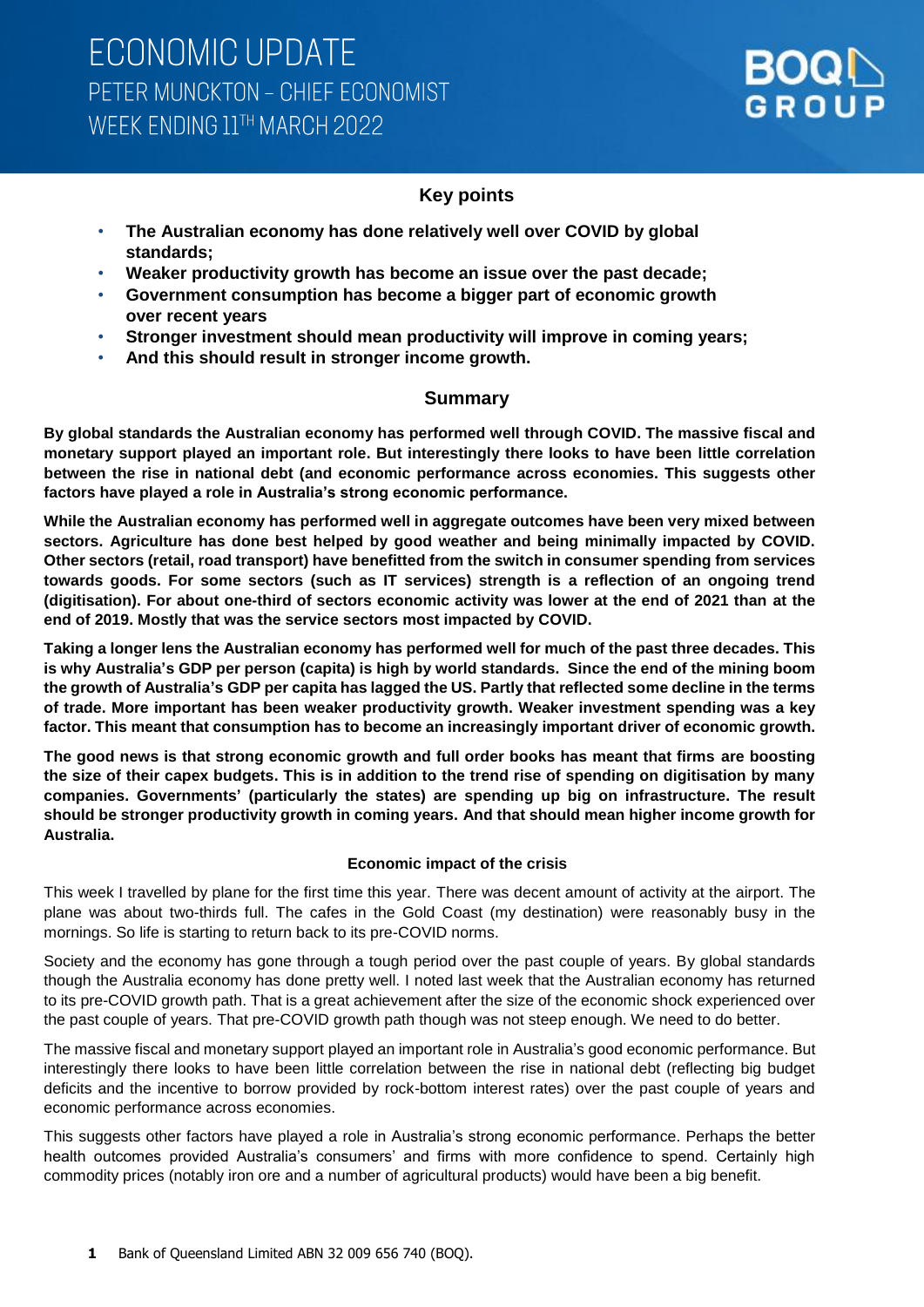# **ECONOMIC UPDATE** PETER MUNCKTON - CHIEF ECONOMIST WEEK ENDING 11TH MARCH 2022





While the Australian economy has performed well in aggregate outcomes have been very mixed between sectors. Agriculture has done best helped by good weather and being minimally impacted by COVID. Other sectors (retail, road transport) have benefitted from the switch in consumer spending from services towards goods. For some sectors (such as IT services) strength is a reflection of an ongoing trend (digitisation). For about one-third of sectors economic activity was lower at the end of 2021 than at the end of 2019. Mostly that was the service sectors most impacted by COVID.



Taking a longer lens the Australian economy has performed well for much of the past three decades. This is why Australia's GDP per person (capita) is high by world standards. For the twenty years from the 1990s the Australian economy outperformed the US (and much of the rest of the OECD). In the second half of that period the outperformance reflected the benefits of the mining boom and Australia not suffering a recession during the GFC. The outperformance in the 1990s though was a reflection of a stronger productivity performance underpinned by the microeconomic reforms undertaken in the 1980s (as well as the benefit of the bounce back in economic activity from the 1990s recession).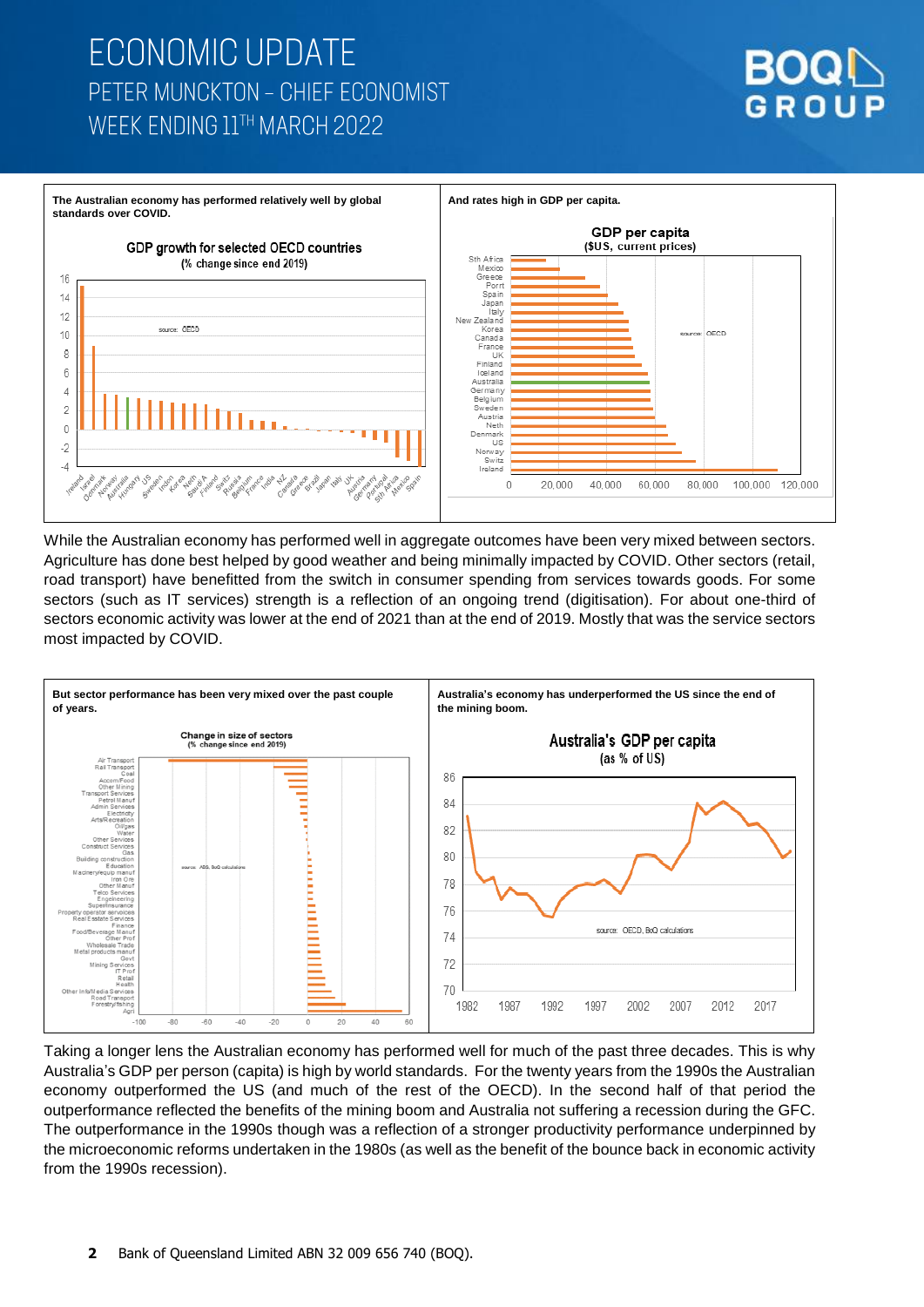## **ECONOMIC UPDATE** PETER MUNCKTON - CHIEF ECONOMIST WEEK ENDING 11TH MARCH 2022



Since the end of the mining boom the growth of Australia's GDP per capita has lagged the US. Partly that reflected some decline in the terms of trade. More important has been weaker productivity growth. Weaker investment spending was a key factor. This meant that consumption has to become an increasingly important driver of economic growth.

Partly the slowdown of capex spending reflected the end of the construction phase of the mining boom. But also firms did not wish to invest given the moderate pace of economic growth. Much of the rise in consumption over recent years has been due to more spending by governments (particularly the Federal Government). The introduction of the NDIS (as well as higher spending on health, education and defence) all played a role.



The good news is that strong economic growth and full order books has meant that firms are boosting the size of their capex budgets. This is in addition to the trend rise of spending on digitisation by many companies. Governments' (particularly the states) are spending up big on infrastructure. The result should be stronger productivity growth in coming years.